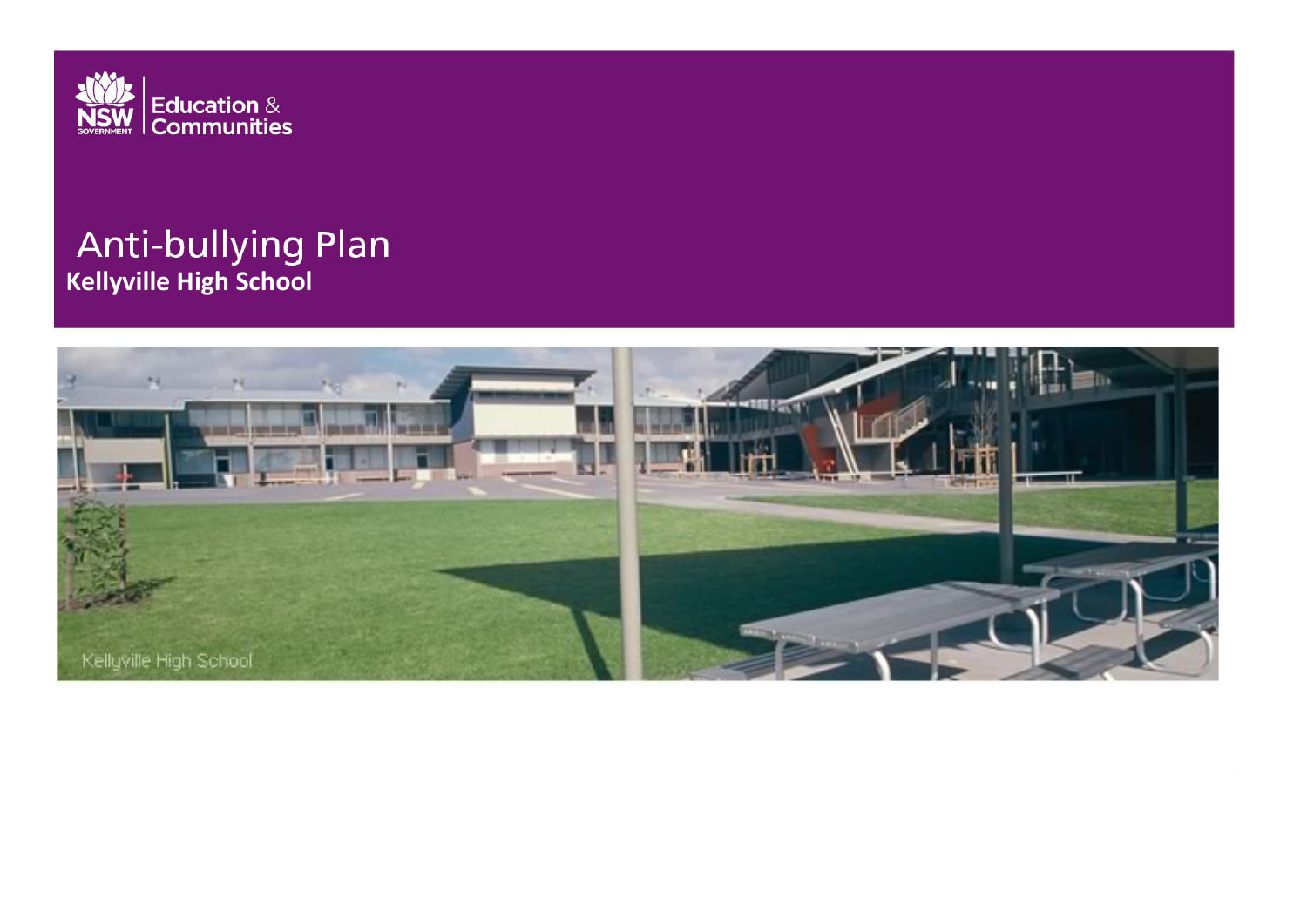

# **Bullying:** Preventing and Responding to Student Bullying in Schools Policy (2011)

The NSW Department of Education and Communities rejects all forms of bullying. No student, employee, parent, caregiver or community member should experience bullying within the learning or working environments of the Department.

# **Bullying**

#### **Bullying is repeated** verbal, physical, social or psychological behaviour that is harmful and involves the misuse of power by an individual or group towards one or more persons. Cyber bullying refers to bullying through information and communication technologies.

**Bullving can involve** humiliation, domination, intimidation, victimisation and all forms of harassment including that based on sex, race, disability, homosexuality or transgender. Bullying of any form or for any reason can have long term effects on those involved including bystanders.

**Conflict or fights between** equals or single incidents are not defined as bullying.

Bullying behaviour can be:

- verbal eq name calling, teasing, abuse, putdowns, sarcasm, insults, threats
- physical eq hitting, punching, kicking, scratching, tripping, spitting
- social eq ignoring, excluding, ostracising, alienating, making inappropriate gestures
- psychological eg spreading rumours, dirty looks, hiding or damaging possessions, malicious SMS and email messages, inappropriate use of camera phones.

The term "bullying" has a specific meaning. The school's Anti-bullying Plan sets out the processes for preventing and responding to student bullying. The school has a range of policies and practices, including welfare and discipline policies that apply to student behaviour generally.

Schools exist in a society where incidents of bullying behaviour may occur. Preventing and responding to bullying behaviour in learning and working environments is a shared responsibility of all departmental staff, students, parents, caregivers and members of the wider school community.

#### School staff have a responsibility to:

- respect and support students
- nodel and promote appropriate behaviour
- have knowledge of school and departmental policies relating to bullying behaviour
- respond in a timely manner to incidents of bullying according to the school's Anti-bullying Plan.
- In addition, teachers have a responsibility to:
- provide curriculum and pedagogy that supports students to develop an understanding of bullying and its impact on individuals and the broader community.

**Students** have a responsibility to:

- behave appropriately, respecting individual differences and diversity
- behave as responsible digital citizens
- follow the school Anti-bullying Plan
- behave as responsible bystanders
- report incidents of bullying according to their school Anti-bullving Plan.

#### Parents and caregivers have a responsibility  $\overline{1}$

- support their children to become responsible citizens and to develop responsible online behaviour
- be aware of the school Anti-bullying Plan and assist their children in understanding bullving behaviour
- support their children in developing positive responses to incidents of bullving consistent with the school Anti-bullying Plan
- report incidents of school related bullying behaviour to the school
- work collaboratively with the school to resolve incidents of bullying when they occur.

All members of the school community have a responsibility to:

- nodel and promote positive relationships that respect and accept individual differences and diversity within the school community
- support the school's Anti-bullying Plan through words and actions
- work collaboratively with the school to resolve incidents of bullying when they occur.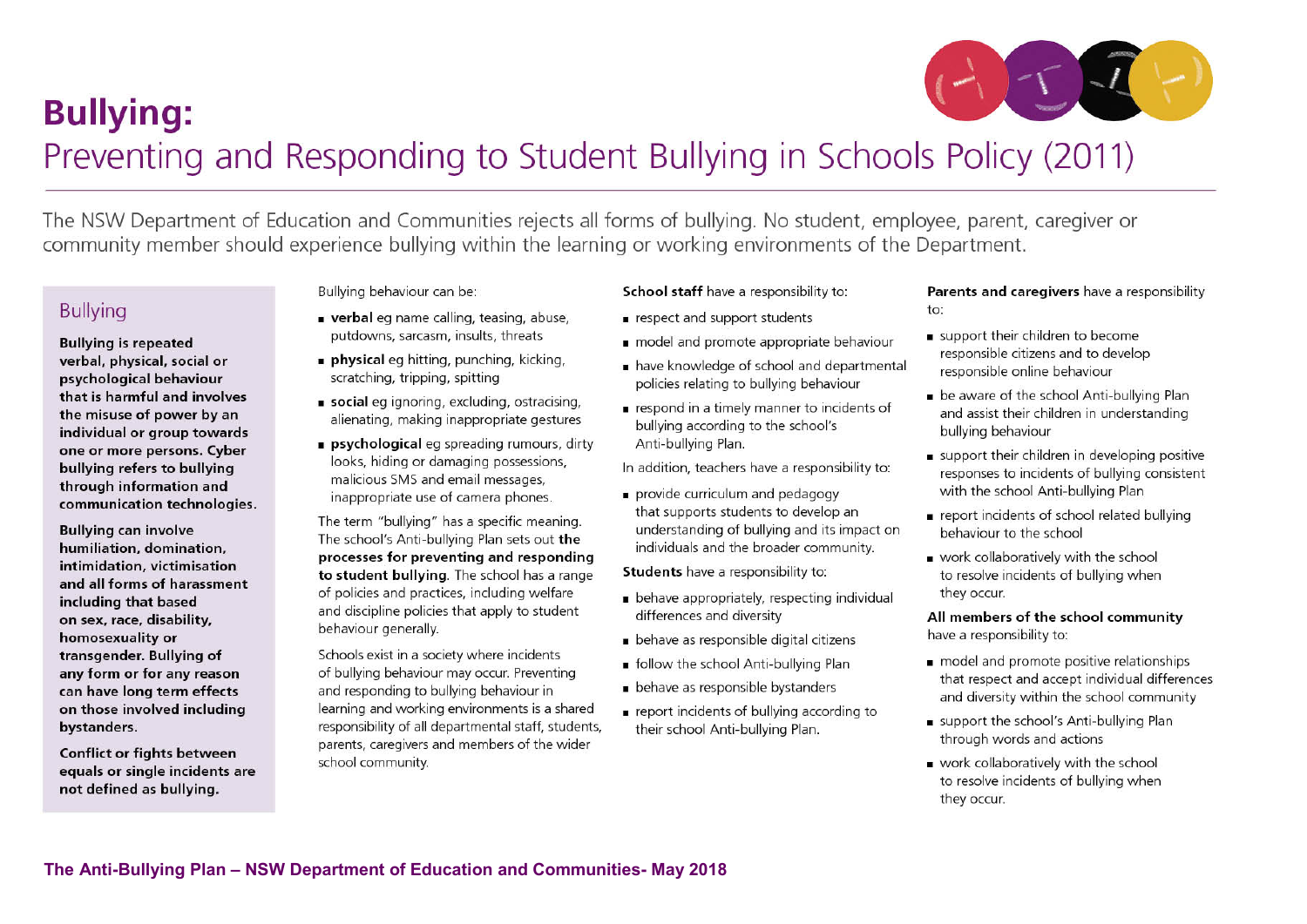# **Our School Anti-Bullying Plan**

This plan outlines the processes for preventing and responding to student bullying in our school and reflects the *Bullying: Preventing and Responding to Student Bullying in Schools Policy* of the New South Wales Department of Education and Communities.

This plan outlines the processes for preventing and responding to student bullying in our school and reflects the Bullying: Preventing and Responding to Student Bullying in Schools Policy of the New South Wales Department of Education and Communities.

# Statement of purpose

Bullying behaviour at Kellyville High School is unacceptable and regarded as a serious issue because it can adversely affect the wellbeing of the victim both now and into their future. All reports of bullying are taken seriously and handled in a sensitive and timely manner. Preventing and responding to all forms of bullying is the shared responsibility of all staff, students, parents, caregivers and members of the wider school community.

All members of the school community have the right to learn and work in a safe and happy environment. The Kellyville High School community is committed to the development of quality relationships and responsible behaviour. All expectations of the school are based on principles developed from the Positive Behaviour for Learning (PBL) model of Safe, Respectful, Responsible, Engaged Active Learners.

## Protection

Conflict in relationships is normal because individuals want different things. Learning to manage conflict positively with parents, friends, peers, teachers, community members and employers is a major task for adolescents.

**Bullying** is repeated verbal, physical, social or psychological behavior that is harmful and involves the misuse of power by an individual or group towards one or more persons.

This includes, but is not limited to:

- Verbal name calling, teasing, sarcasm, insults, threats, abuse, putdowns, rumours.
- Physical hitting, punching, kicking, scratching, tripping, spitting.
- Social ignoring, excluding, ostracising, alienating, inappropriate gestures.
- Psychological spreading rumours, dirty looks, hiding or damaging possessions, malicious SMS, email and social media messages, inappropriate use of camera phones.

**Cyber-bullying** is an intentional, repeated behaviour by an individual or group to cause distress or undue pressure to others using technology. It can be carried out by:

- Email,
- Chat room discussion group,
- instant messaging
- social networking sites, Instagram, snapchat,
- Text and picture messaging

**NB: Conflict or fights between equals or single incidents are not defined as bullying.**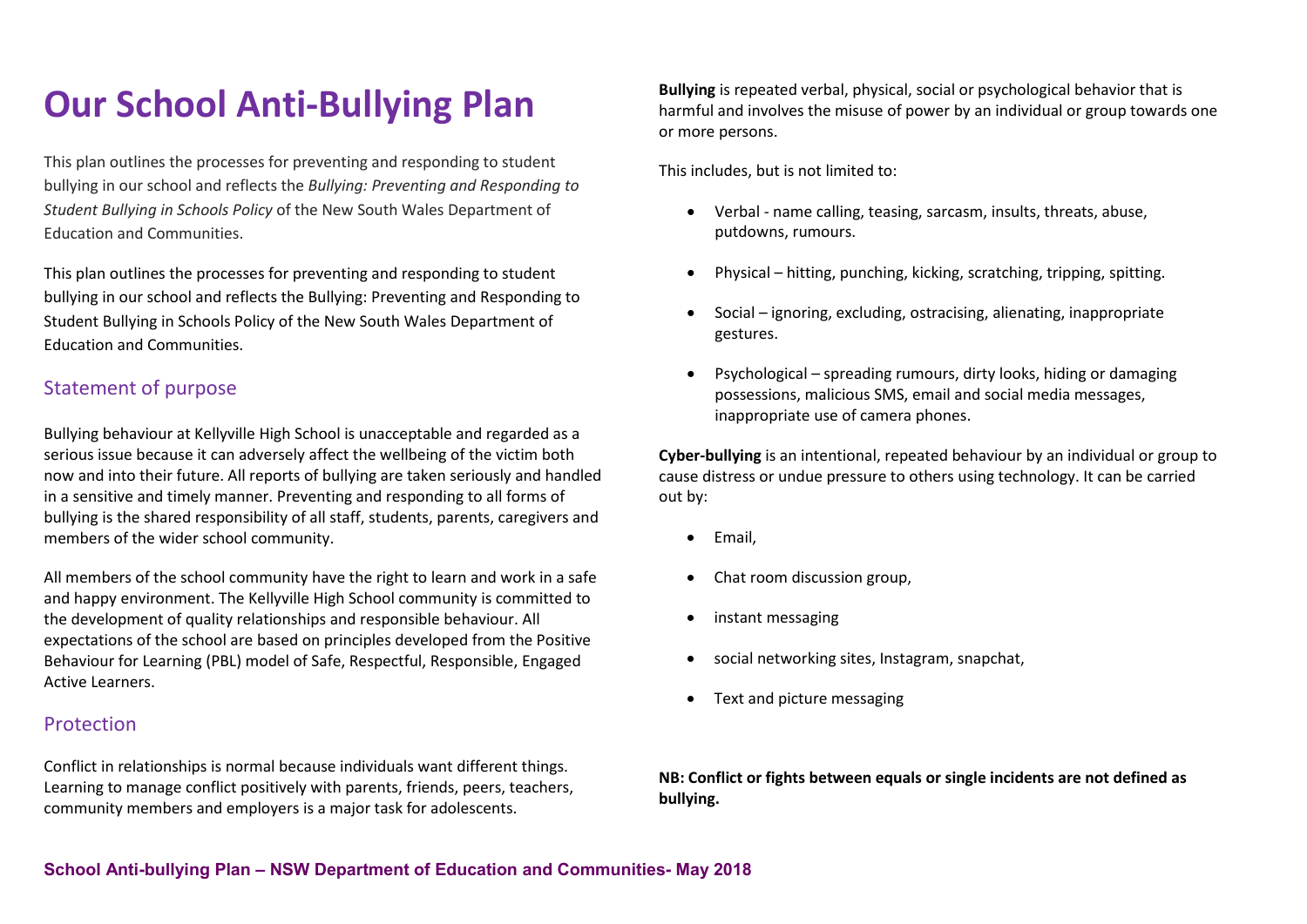**Bullying and Cyber-bullying** are not the same as conflict. Bullying is a deliberate behaviour where one or more students set out to be unkind, hurtful, cruel or mean to another student or group.

Bullying can also include "bystander" behaviour where students support the bully rather than help the victim.

Harassment, discrimination and homophobia are all forms of bullying. Students are expected to accept that others are different from them and that discrimination or harassment based on race, gender, sexuality, socio economic status, disability or religion is behaviour that is not acceptable. Students should advise their teachers, year advisers, counsellors and the deputy principals if they experience or witness harassment and discrimination.

#### Prevention

Strategies and programs at Kellyville High School include but not limited to:

Positive Behaviour for Learning – Safe, Respectful, Responsible Active Learners

The School Wellbeing program

Year 6 to 7 Transition Program and Orientation.

Years 4 and 5 Orientation Program

Peer Mediation Program

International Students Wellbeing Program

PDHPE and English curriculum focus on bullying

- Year group theatrical performances with a focus on bullying, cyberbullying
- Police Youth Liaison Talks to Individual Year groups
- Police Youth Liaison Talks to Parents, caregivers and community members

KHS Internet contract

Risk assessment and management

Peer Tutoring and Peer Numeracy

Flip Bullying Activities

# Counsellor access

# The First Steps

- 1. Have an ongoing awareness of the Anti Bullying policy
- 2. Encourage the **reporting** of bullying or harassment incidents
- 3. Listen and acknowledge the importance of the report no matter how trivial it may first appear.
- 4. Discuss the issues with the student.
- 5. Gather details systematically.
- 6. What is the problem?
- 7. Report serious incidents of physical violence to a Head Teacher or the relevant Deputy Principal immediately for consideration of serious action.
- Matter referred to relevant personnel, e.g. Peer Mediation, racism should be referred to school Anti-racism Contact Officer (ARCO)
- Discuss the issues in groups
- Incident placed on the school's Sentral database
- Teacher Mediation
- Students are encouraged to use strategies discussed in wellbeing Program.

**The Anti-Bullying Plan – NSW Department of Education and Communities- May 2018**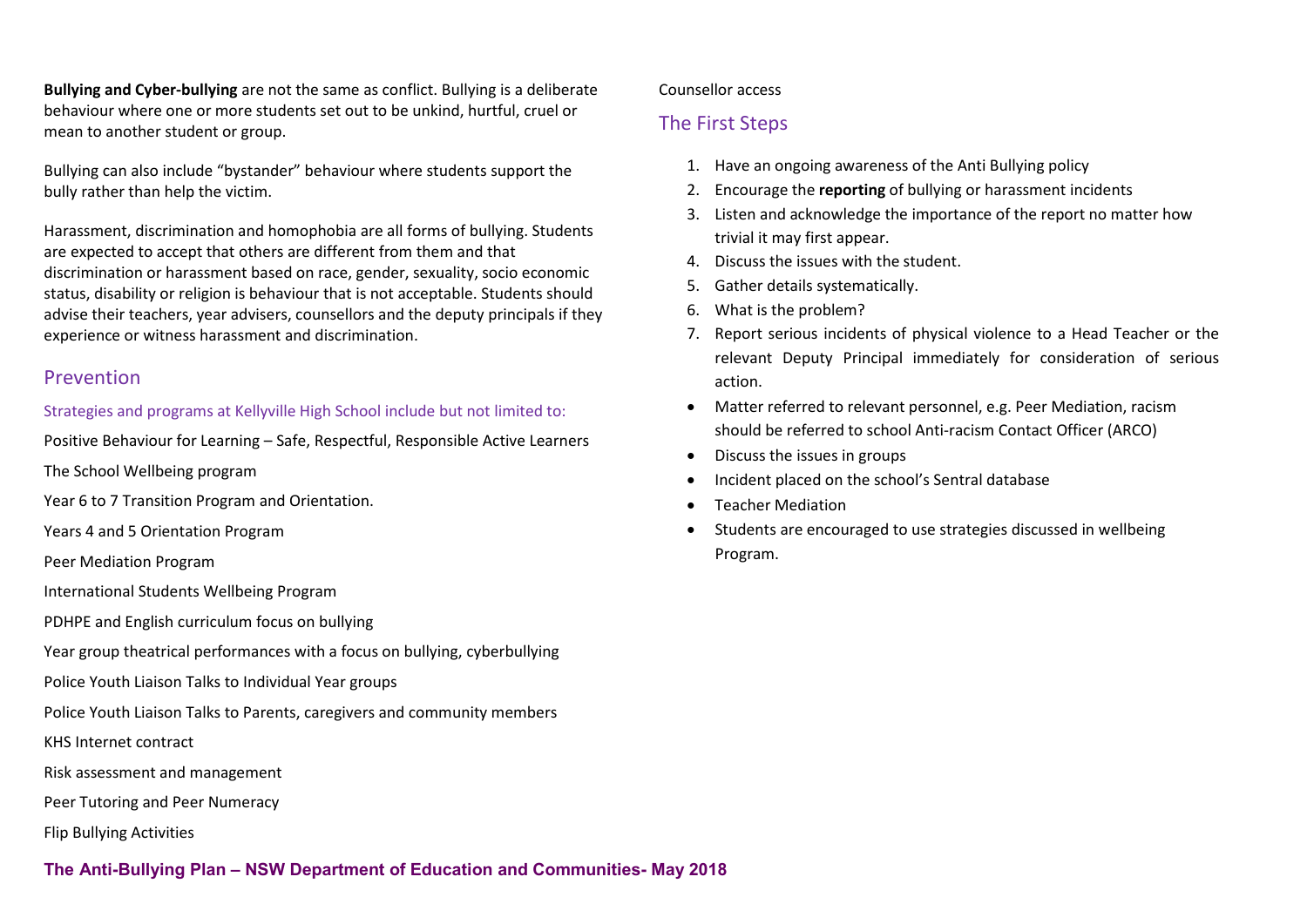# If the Bullying is repeated

- Both parties are interviewed separately by teacher.
- Peer mediation, if appropriate.
- Follow-up interview and/or optional meeting between parties.
- Welfare Team notified contact with Year Advisor, the Head Techer Welfare and School Counsellor if not already involved.

If bullying is repeated or intervention has been unsuccessful, student will be referred as per normal processes (i.e. Sentral).

- Action may include:
	- $\triangleright$  Parent Interviews
	- $\triangleright$  A Monitoring book
	- $\triangleright$  Detention
	- $\triangleright$  Playground isolation
	- $\triangleright$  In school suspension (isolation)
	- $\triangleright$  Suspension
- Assist bullies to modify their behaviour: discuss how and monitor progress.
- Parents Contacted

# Action Plan for Students – What to do if you are harassed or bullied?

**S- Students N- Now I- Initiating T- The C- Correct H- Help**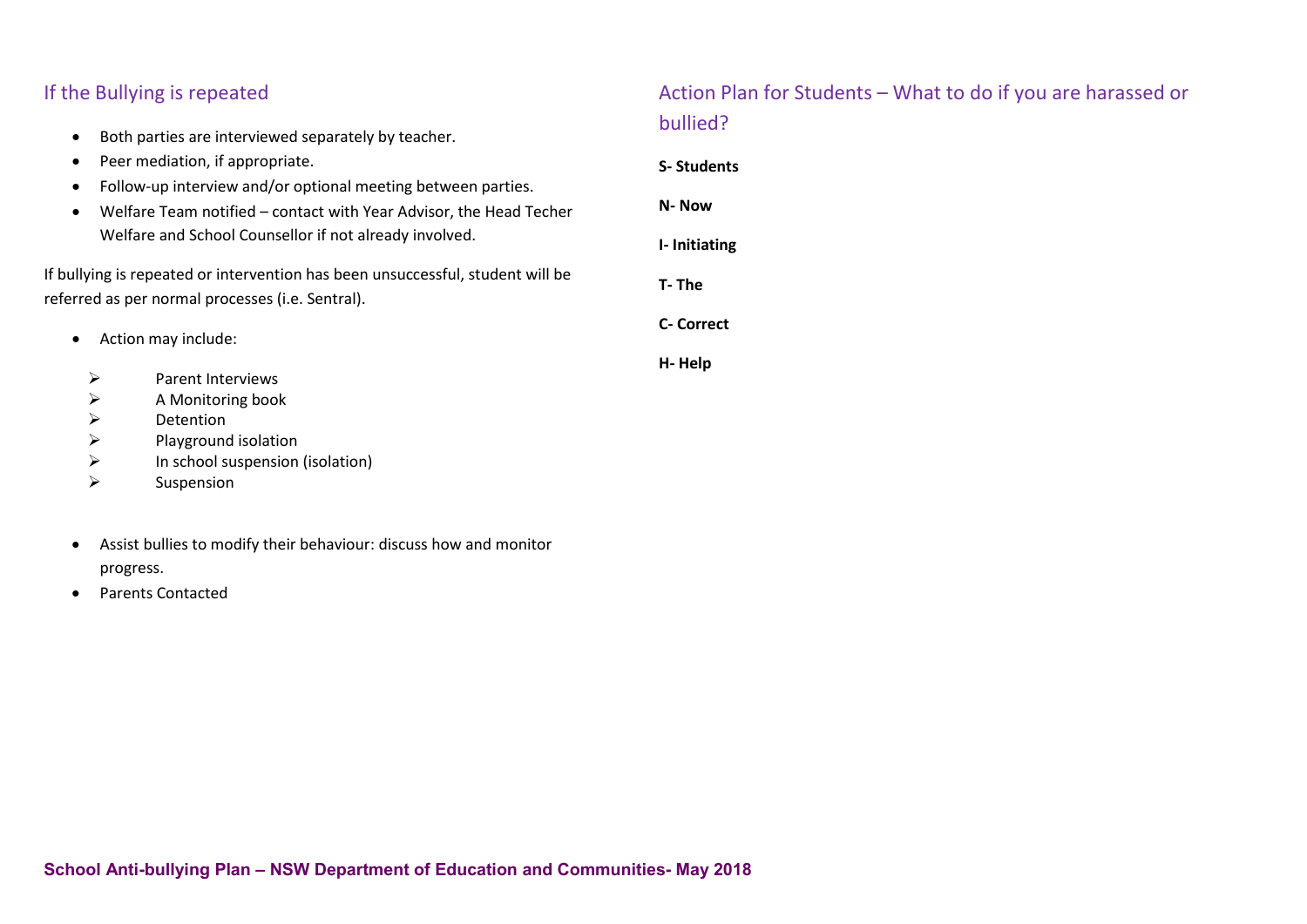#### **Step 1: If you are bullied you should:**

- Seek support from your Year Adviser
- Use the strategies suggested from Wellbeing programs and seek help from others in your wellbeing group
- Seek the help from your SEC / House Council leaders
- Talk to your friends and family about what is happening. If Bullying stops no further action needed

**Step 2: If you find these methods don't work and the bullying continues you should:**

- Tell someone at school this may be:
- $\triangleright$  Family and friends
- SEC representative
- $\triangleright$  Class or playground teacher
- Anti-racism Contact Officer
- $\triangleright$  School Counsellor
- Welfare Head Teacher
- $\triangleright$  Deputy Principals
- $\triangleright$  Principal
- $\triangleright$  Wellbeing teacher
- Put a message in the box at the student counter
- Students victims and bullies will be interviewed to examine the incidence of bullying / harassment
- Use a "safe place" in the school somewhere to go where you feel safe.

• Peer Mediation

If bullying continues, disciplinary action will be implemented

#### **Step 3. Steps for Parents/Caregivers**

Parents should encourage their students to report all incidents. This is most important in breaking the bullying cycle and disempowering bullies. Students must feel assured that they will be supported. We must eliminate the "fear of snitching" mindset.

- Have an on-going awareness of Anti-Bullying policy.
- Encourage the **reporting** of bullying or harassment incidents
- Listen and acknowledge the importance of the report no matter how trivial it may first appear.
- Discuss the issues with your child.
- Gather details systematically.
- What is the problem?
- Report serious incidents of physical violence to the relevant Deputy Principal immediately for consideration of serious action.
- Encourage your child to report the bullying.
- Contact the school, if your child's efforts to deal with the bullying do not appear to be working. Consultation with your child over this matter is also recommended.
- When the school's attempt to deal with reported bullying and victimisation do not appear to be working, your assistance may well be sought. In cases of serious physical bullying you will be automatically involved.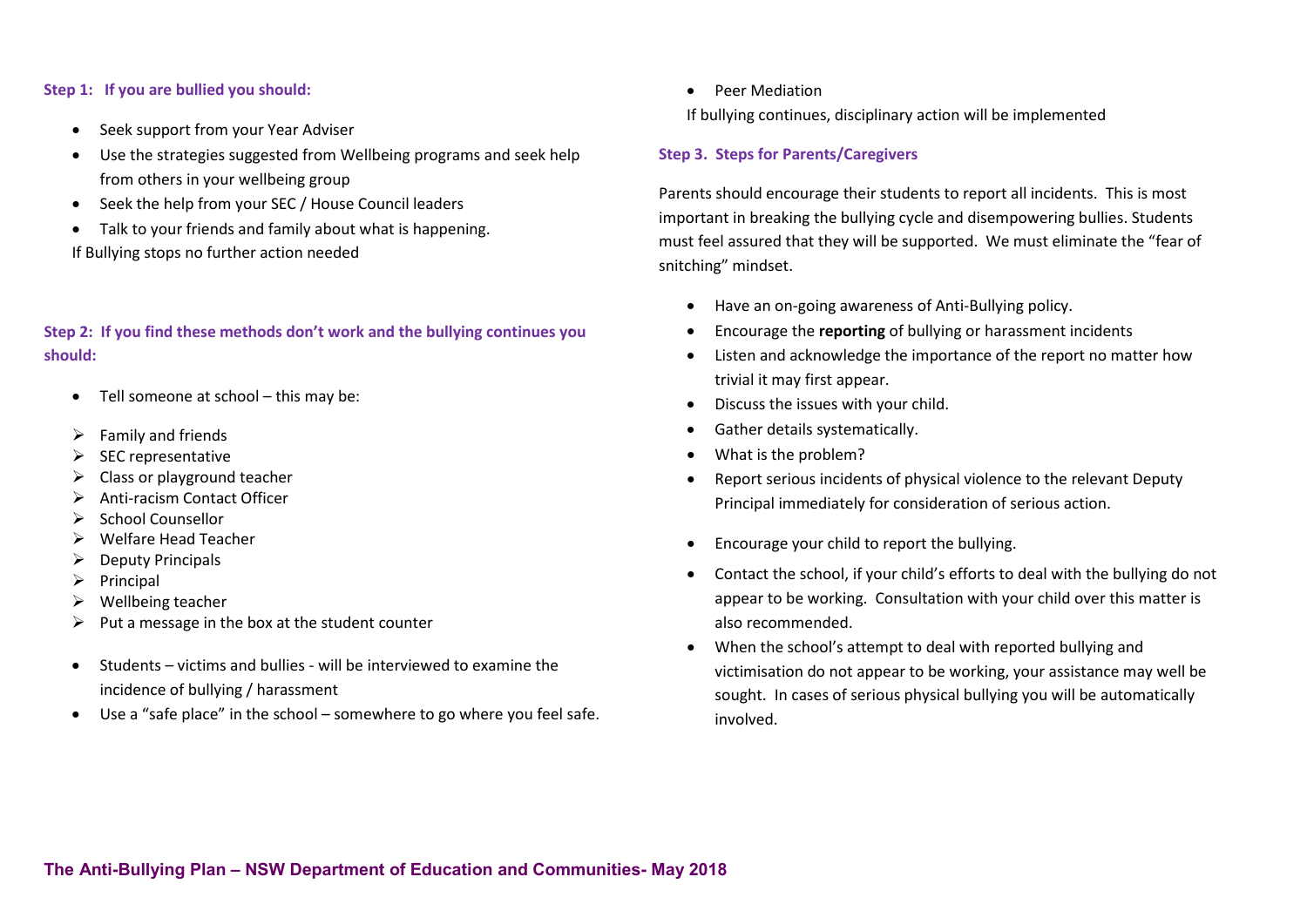## Year Group Focuses

Year 7:

- Wellbeing focus of anti-bullying and building positive relationships
- Drama performances by external organisations
- Anti-bullying programs delivered by the welfare team focus on strength of character, understanding the motivations behind bullying, and bullying prevention
- Digital citizenship, cybersafety and team building sessions delivered by PYLO and Year Advisors throughout the year
- Peer Mediation
- SOS program
- Curriculum based units
- Year Assemblies

#### Year 8:

- Digital citizenship, anti-bullying, cybersafety and team-building sessions delivered by Police Liaison Officer and Year Advisors throughout the year
- Peer Mediation
- Drama performances by external organisations
- Wellbeing focus of anti-bullying and building positive relationships
- SOS program
- Curriculum based units
- Anti-bullying programs delivered by the welfare team focus on strength of character, understanding the motivations behind bullying, and bullying prevention

#### Year 9:

- Digital citizenship and cybersafety sessions embedded in the curriculum focus on responsible and respectful behaviour online
- Premier's Volunteering Award encourages students to build positive relationships and personal strength through volunteering
- Wellbeing and mental health sessions focus on building resilience

#### **The Anti-Bullying Plan – NSW Department of Education and Communities- May 2018**

- SOS program
- Duke of Edinburgh
- Year Assemblies
- Peer Mediation

#### Year 10:

- Opportunity to build relationships with junior students through Peer Mediation training
- Duke of Edinburgh
- Digital citizenship, cybersafety and team building sessions delivered by PYLO and Year Advisors throughout the year
- SOS Program
- Year Assemblies
- Peer Mediation

#### Year 11:

- Year meetings and learning activities focused on positive self-talk and resilience when faced with stress
- Duke of Edinburgh
- Digital citizenship, cybersafety and team building sessions delivered by PYLO and Year Advisors throughout the year
- Drama performances by external organisations
- Year Assemblies
- Peer Mediation

#### Year 12:

- Year meetings and learning activities focused on avoiding risk and peer pressure
- Digital citizenship, cybersafety and team building sessions delivered by PYLO and Year Advisors throughout the year
- Drama performances by external organisations
- Year Assemblies
- Peer Mediation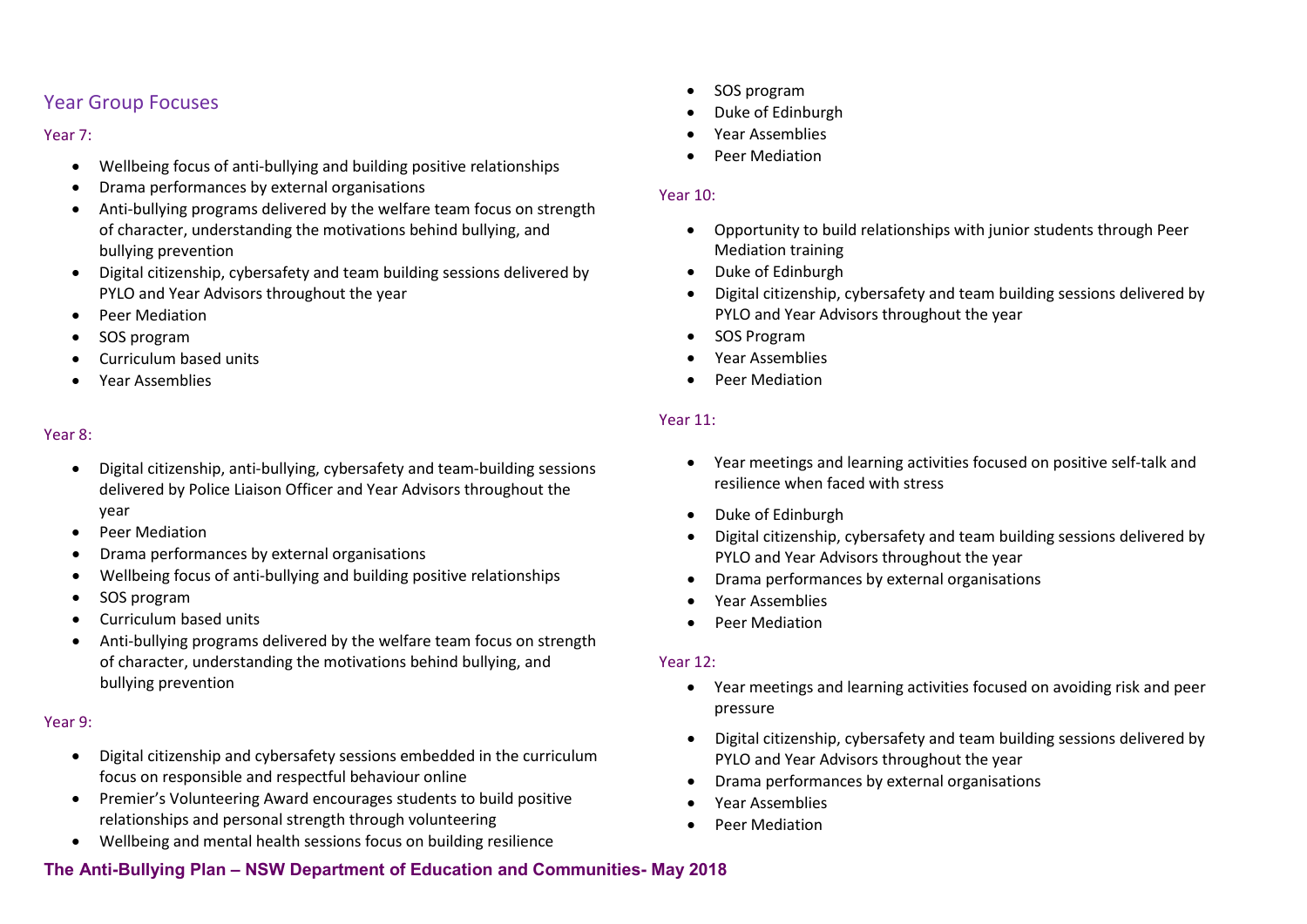#### Identifying Patterns

The school has a number of strategies for identifying patterns of bullying behaviour:

- The Executive Team conducts sweeps of bullying related incidents using data analysis that is conducted monthly term.
- The Welfare Team analyses SENTRAL data weekly and identifies any trends in relation to bullying over any set time period.
- Anecdotal information from LST meetings with Year Advisors.

• Where necessary bullying surveys are conducted to verify anecdotal information (Tell Them From Me Survey). The school will respond to changes in patterns of bullying indicated by the data, after consultation with the various staff groups working in this area.

#### Child Protection

Child Protection & Keeping Them Safe In 2010, the NSW government introduced new legislation and procedures for child protection called "Keeping Them Safe". Under this legislation the government established a "threshold of significant harm". The Department of Community Services (DoCS) will act when the threshold is met. The school has mandatory procedures (a decision making tree) through which senior staff have to work before they contact DoCS. In serious and urgent matters the school will, and community members should, contact the police.

At the school level, the staff and the school community has a stated value about "safety" for every student and all staff have training in responding to child protection concerns. Schools are among the safest places where adolescents spend time. Teachers, student friends, parents and the administrative staff often notice when students are unsafe physically (including neglect and homelessness), emotionally, psychologically or sexually. When students are in unsafe situations, the school will act to notify and will provide support to the student through counselling, student assistance and, where needed, contact with the police. More specialist services will be negotiated with community

agencies and other government departments including Health, Juvenile Justice and the police.

Kellyville High School staff have all received Child Protection Training and are aware of the requirements of mandatory reporting.

#### **Complaints**

For Information about the Departmental Appeal Procedures and information about the Complaints Handling Procedures please visit:

https://education.nsw.gov.au/epac/media/documents/complainthandling/School-consumer-complaints-process-chart-FINAL-4-october-2017.pdf

#### Promotion

The Anti-Bullying Plan will be promoted and publicised through internal school systems with all stakeholders, such as staff meetings, P&C meetings, year meetings and school assemblies, newsletters, websites.

The plan will be available on our school website.

All available data previously mentioned will be analysed to monitor and evaluate the effectiveness of the Anti-Bullying Plan. Data on bullying leading to suspensions, entries on Sentral referrals to Deputy Principals and Counsellors, phone calls from parents will all provide rich information to monitor and evaluate this Anti-Bullying Plan.

The Annual School Report will be used to communicate the effectiveness of the Anti-Bullying Plan every three years in consultation with staff, students, parents and community.